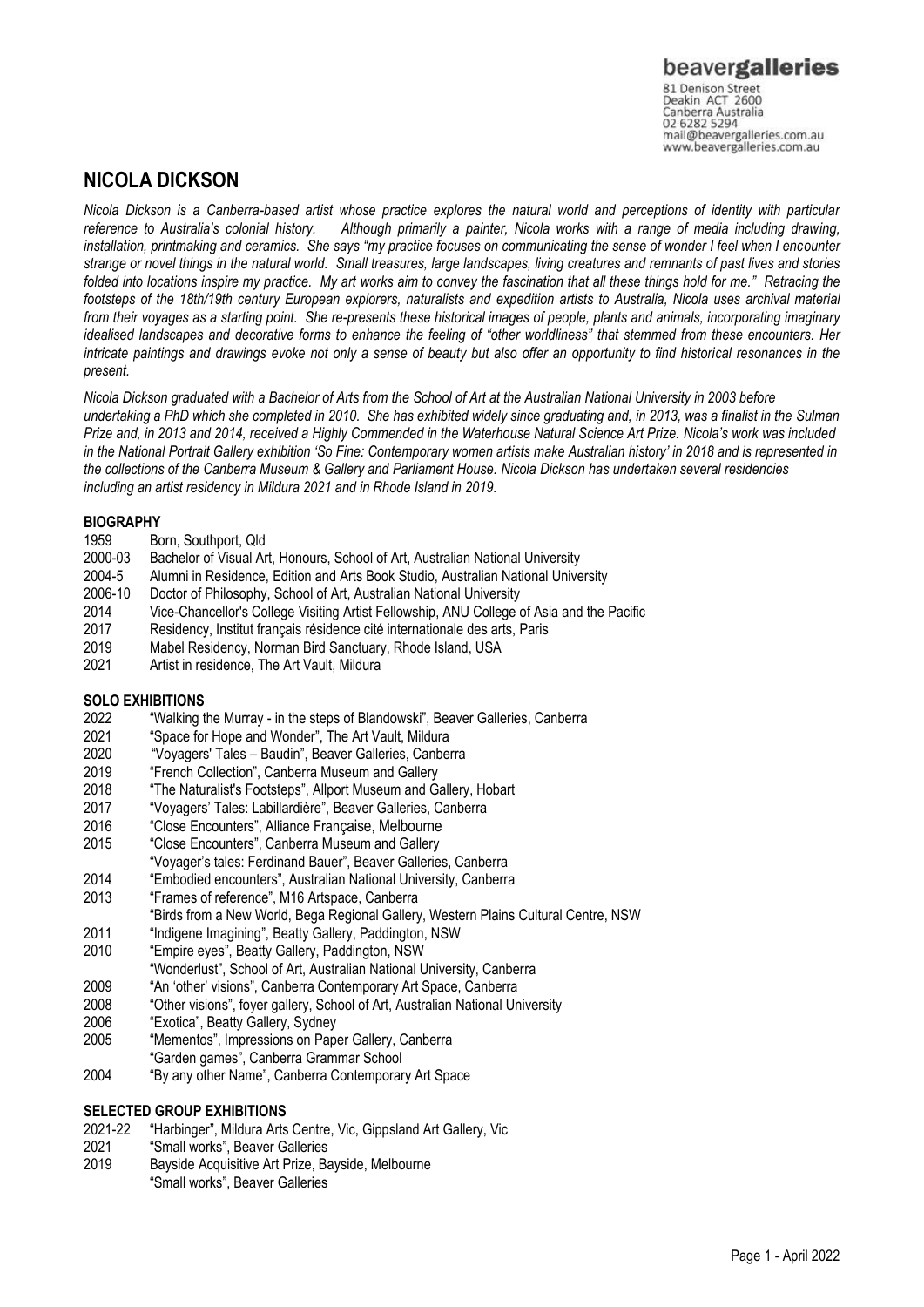## beavergalleries

**SCOVET SCILLERS**<br>
S1 Denison Street<br>
Deakin ACT 2600<br>
Canberra Australia<br>
02 6282 5294<br>
mail@beavergalleries.com.au<br>
www.beavergalleries.com.au

|      | The R&M McGivern Prize, Melbourne                                                                                    |
|------|----------------------------------------------------------------------------------------------------------------------|
|      | The Hadley's Art Prize, Hobart                                                                                       |
| 2018 | "Small works", Beaver Galleries, Canberra                                                                            |
|      | "So Fine", National Portrait Gallery, Canberra                                                                       |
|      | "The Fellows", ANU School of Art and Design Gallery, Canberra                                                        |
| 2017 | "Avian", Canberra Museum and Gallery                                                                                 |
|      | "Naturally yours", ANU School of Art and Design Gallery, Canberra                                                    |
|      | "How does your garden grow?", Goulburn Regional Art Gallery, NSW                                                     |
| 2016 | "Small works 2016", Beaver Galleries, Canberra                                                                       |
|      | Stanthorpe Art Festival, Stanthorpe, QLD                                                                             |
|      |                                                                                                                      |
|      | "Bush Capital", Canberra Museum and Gallery                                                                          |
|      | "Art not Apart, New Acton, Canberra                                                                                  |
| 2015 | "Art and Environment Exhibition in a Suitcase", ANU Regional Partnership Program                                     |
|      | "VCCAFS 2014", School of Art, Australian National University, Canberra                                               |
| 2014 | "Art in Embassies Exhibition", US Embassy, Canberra                                                                  |
|      | M16 artists' exhibition, M16 Gallery, Canberra                                                                       |
|      | Waterhouse Natural Science Prize, South Australian Museum                                                            |
| 2013 | "Small Works", Beaver Galleries, Canberra                                                                            |
|      | Waterhouse Natural Science Prize, South Australian Museum                                                            |
|      | Sulman Prize, Art Gallery of New South Wales                                                                         |
| 2012 | "Groundworks", Form Gallery, Queanbeyan, NSW                                                                         |
|      | "Climarte", Form Gallery, Queanbeyan, NSW                                                                            |
| 2011 | "Natural Instincts", M16 Artspace, Canberra                                                                          |
|      | "Blending Boundaries", Goulburn Regional Gallery, NSW                                                                |
|      | "A Gleam of Light", Helen Maxwell Gallery, Canberra                                                                  |
|      | "Atonement", Bega Regional Gallery                                                                                   |
|      | "Imitation of Life", Canberra Museum and Gallery                                                                     |
| 2010 | "The St George Art Award", Hurtsville City Museum and Gallery                                                        |
|      | "The Kilgour Prize", Newcastle Regional Gallery, NSW                                                                 |
|      | The Paper Show", Brenda May Gallery, Sydney                                                                          |
| 2009 | "The Flower Show", Brenda May Gallery, Sydney                                                                        |
|      | "M16 Drawing Prize", M16 Gallery, Canberra                                                                           |
|      | "Prometheus Visual Art Award", Merrimac, Qld                                                                         |
| 2008 | "The Gathering", M16 Gallery, Canberra                                                                               |
| 2007 | "Great Southern Land", Beatty Gallery, Sydney                                                                        |
|      | "Hazlehurst Art Award", Hazlehurst Regional Gallery, NSW                                                             |
|      | "Waterhouse Natural History Prize", South Australian Museum                                                          |
|      | "Caring for Land", Australian Botanical Gardens, Canberra                                                            |
|      | "Prometheus Visual Arts Award", Merrimac, Qld                                                                        |
| 2006 | "Picture this: painting alumni 2000-6", School of Art, Australian National University, Canberra                      |
| 2005 | "Canberra Contemporary Art Space Award", Canberra Contemporary Art Space                                             |
|      | "Flock, group show about birds", Helen Maxwell Gallery, Canberra                                                     |
|      | "Willoughby Art Prize", Chatswood, NSW                                                                               |
|      | "Artists Book Exhibition", Piece Gallery, Mullumbimby, NSW                                                           |
|      | "Vision Exchange", Ewha Woman's University, Seoul, Korea                                                             |
|      | "Prometheus Visual Arts Award", Merrimac, Qld                                                                        |
| 2005 | "How I entered there I cannot truly say", touring exhibition, Artspace, McKay, Bathurst Regional Gallery, NSW, State |
|      | Library of Victoria                                                                                                  |
|      | "Cowra Festival Art Award", Cowra, NSW                                                                               |
| 2004 | "Cowra Festival Art Award", Cowra, NSW                                                                               |
| 2003 | "130 Degrees", School of Art, Australian National University, Canberra                                               |
|      | "The Lachlan: Blue-Gold", Grenfell, NSW                                                                              |
|      |                                                                                                                      |

# **AWARDS / COMMISSIONS**

- 2020 Grant recipient: ArtsACT Arts Activity funding<br>2019 Mabel Residency, Norman bird Sanctuary, Rh
- Mabel Residency, Norman bird Sanctuary, Rhode Island, USA Grant recipient: ArtsACT Arts Activity funding